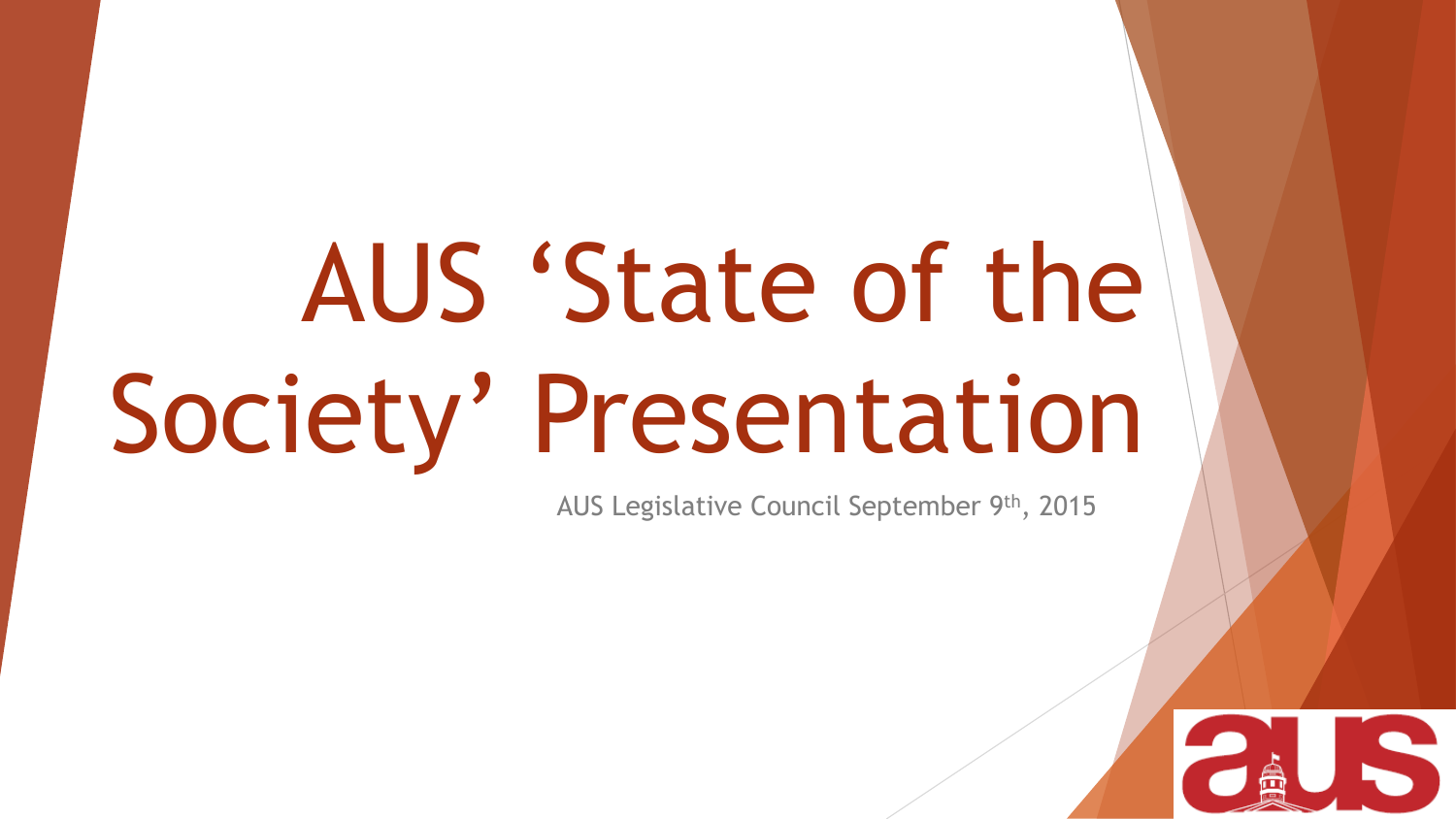### Your role as a Councilor

- Representing the views of your constituents (i.e. All the students in your department, not just in your departmental association) in AUS decisions
- Keeping the AUS Executives accountable
- Active participation in discussions at (and outside of) AUS Council
- Sitting on an AUS or Faculty of Arts committee (required by Constitution!)
- Generally, coming forward with ideas for making the AUS better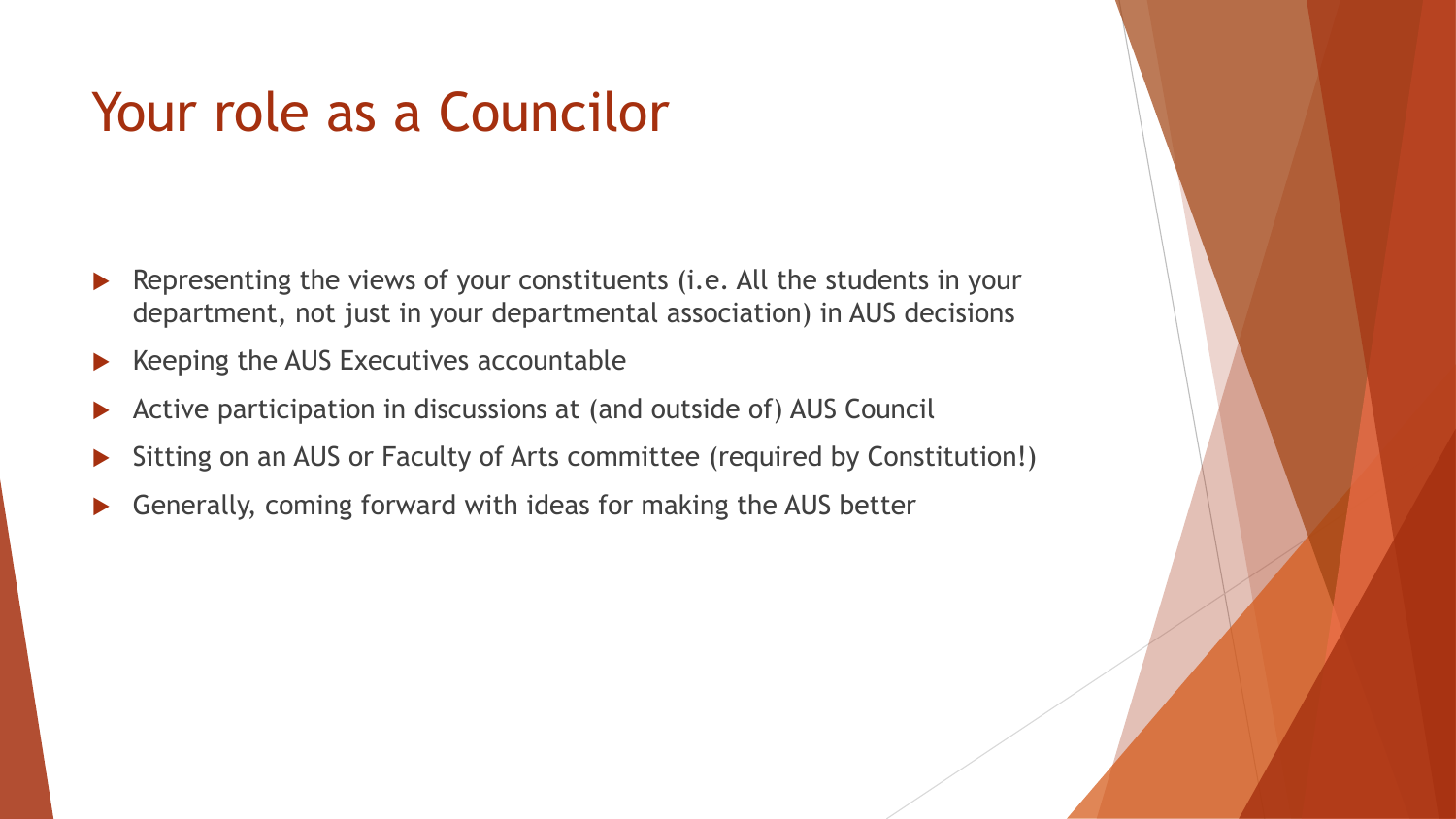#### Arts Undergraduate Society Overview

- AUS was incorporated in 1993 and accredited in 2003. This means that AUS is the **legal representative of all Arts and Arts & Science students at McGill University** (~7500 students!). As a corporation, we have certain obligations to fulfill to the government, including filing taxes and financial reporting.
- ▶ Executive Committee consists of 7 Execs (President and VPs Academic, Communications, External, Finance, Internal, Social) and 3 Arts Reps to SSMU
- Control student spaces in Leacock (Arts Lounge, AUS Office, SNAX), in 3434 MacTavish (few departmental offices) and 688 Sherbrooke (Language Lounge)
- Approximate net cash worth of \$280,000 and yearly budget of \$700,000
- Governed by AUS Constitution, bylaws and Memorandum of Agreement with McGill (MOA)[\(http://ausmcgill.com/governance/constitution-and-bylaws/](http://ausmcgill.com/governance/constitution-and-bylaws/) )
- In French, we're "L'Association Etudiante de la Faculté des Arts de Premier Cycle de l'Université McGill"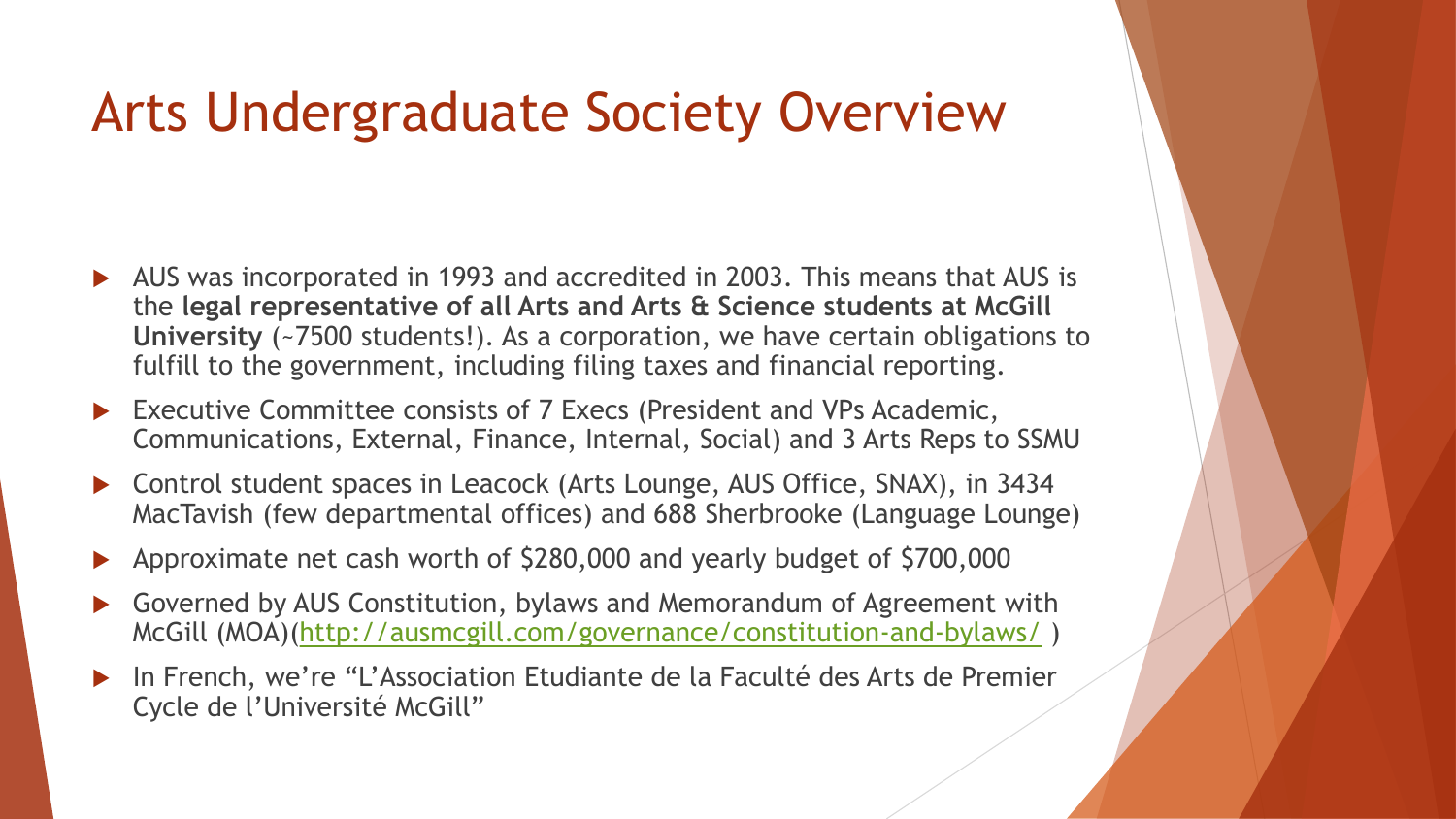## Brief overview of portfolios

- **President (Jacob): manages AUS executive team, official spokesperson,** oversees elections AUS and AUS Council, AUS corporate responsibilities
- ▶ VP Academic (Gabriel): coordinates representation to McGill, oversees academic programs and services of AUS (eg. Peer tutoring, student rights)
- VP Communications (Elaine): writes and distributes AUS Listserv, oversees AUS website, oversees French Conversation Circles, runs AUS Photography
- ▶ VP External (Becky): coordinates AUS representation to SSMU, oversees AUS Sponsorship, supervises International Student Affairs Commission
- VP Finance (Mirza): manages finances of all departments, chair FMC and AUIF and fulfil all legal obligations to McGill and the government
- VP Internal (Maria): oversees all departments, serves as the AUS ombudsperson, runs FEARC and AUSec, oversees room and lounge bookings
- VP Social (Christine): supervises planning for all events (eg. Frosh, BdA, Oktoberhaus, Grad Ball) and chairs EPIC
- Arts Reps (Adam and Lexi): sit on Excomm, represent Arts students to SSMU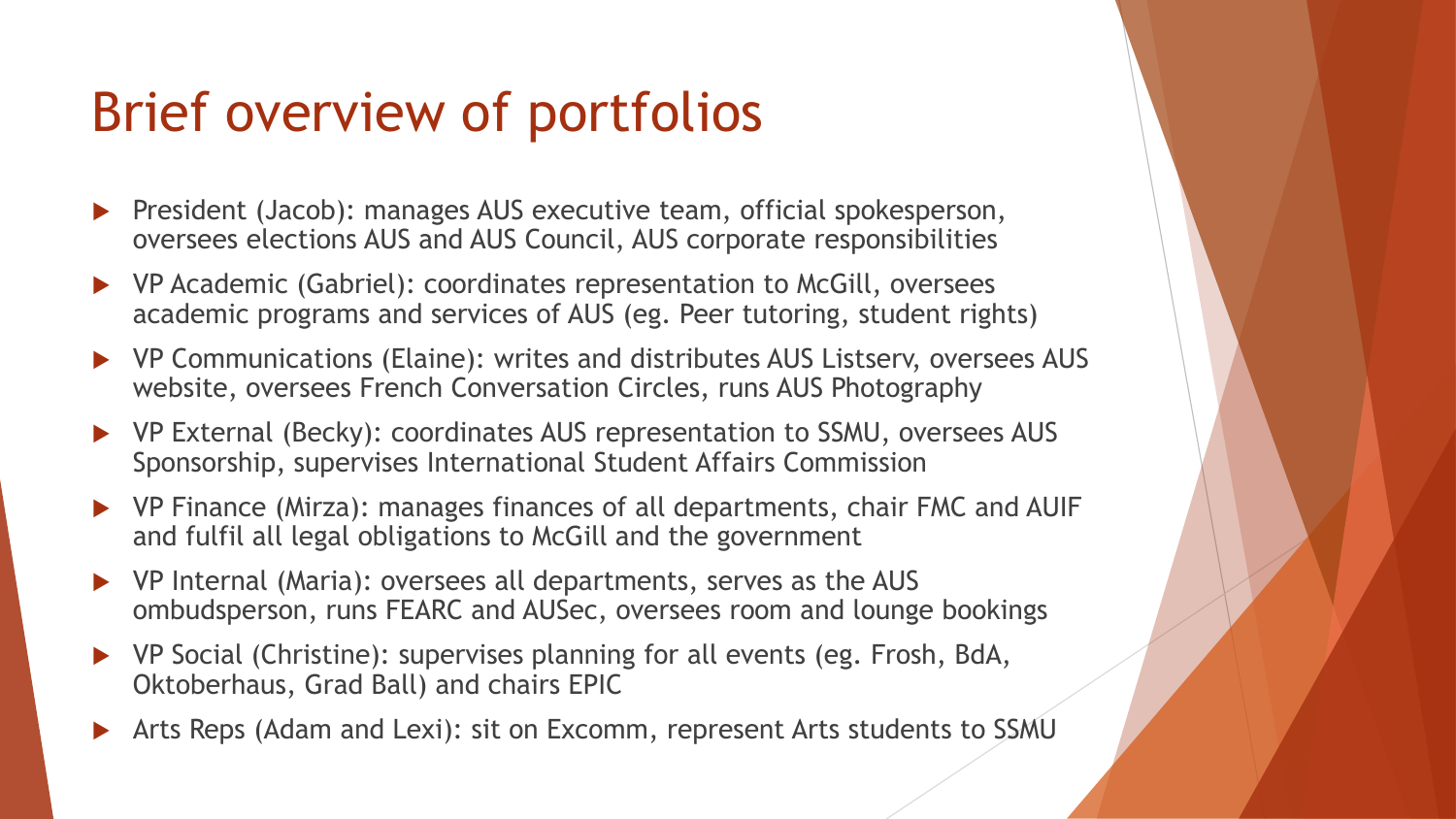## Services we Provide

- Arts Lounge
- Handbook/Agenda
- AUS Essay Centre
- Employment opportunities on campus (ASEF) & AUS positions
- ▶ Computer Labs Ferrier and in Arts Lounge
- Funding to departmental associations and other groups
- Funding for capital improvements (AUIF)
- Laptop Lending Program
- Career Preparation Assistance
- French Conversation Circles
- ▶ Charity and philanthropy
- **Arts Undergraduate Theatre Society (AUTS)**
- $\blacktriangleright$  Equity
- Website
- **Listserv**
- **Journals**
- **Lockers**
- **E** SNAX
- $\triangleright$  AIO (in conjunction with McGill)
- Bar des Arts (BdA)
- ▶ …and more!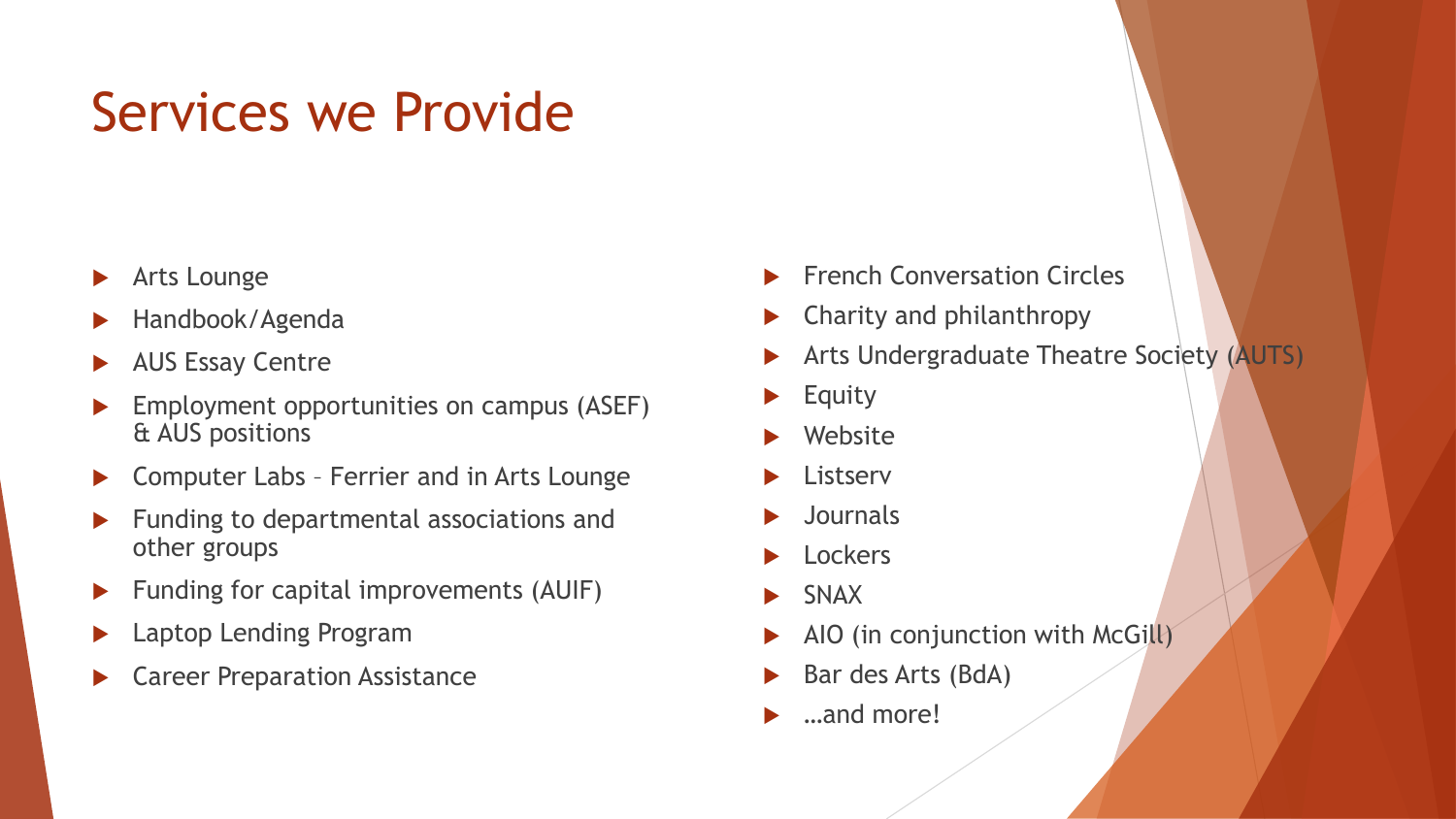## Events we Organize

- $\blacktriangleright$  Frosh
- Grad Fair
- Work Your B.A.
- Arts Alumni Mixer
- Breakfasts for Graduating Class
- AUS Film Series
- Bar des Arts
- **Crafternoons**
- **Lounge Decorating Party**
- $\blacktriangleright$  Prof Talk
- Equity Conference
- Free Coffee at Ferrier Lab
- EmbrACE Volunteer Week
- Quebec City Trip
- Focus Groups Dinner
- Graduation Ball
- AUS Teaching Awards
- AUS-SUS Departmental Fair
- Nuit Blanche
- Graduation Ball
- …and more!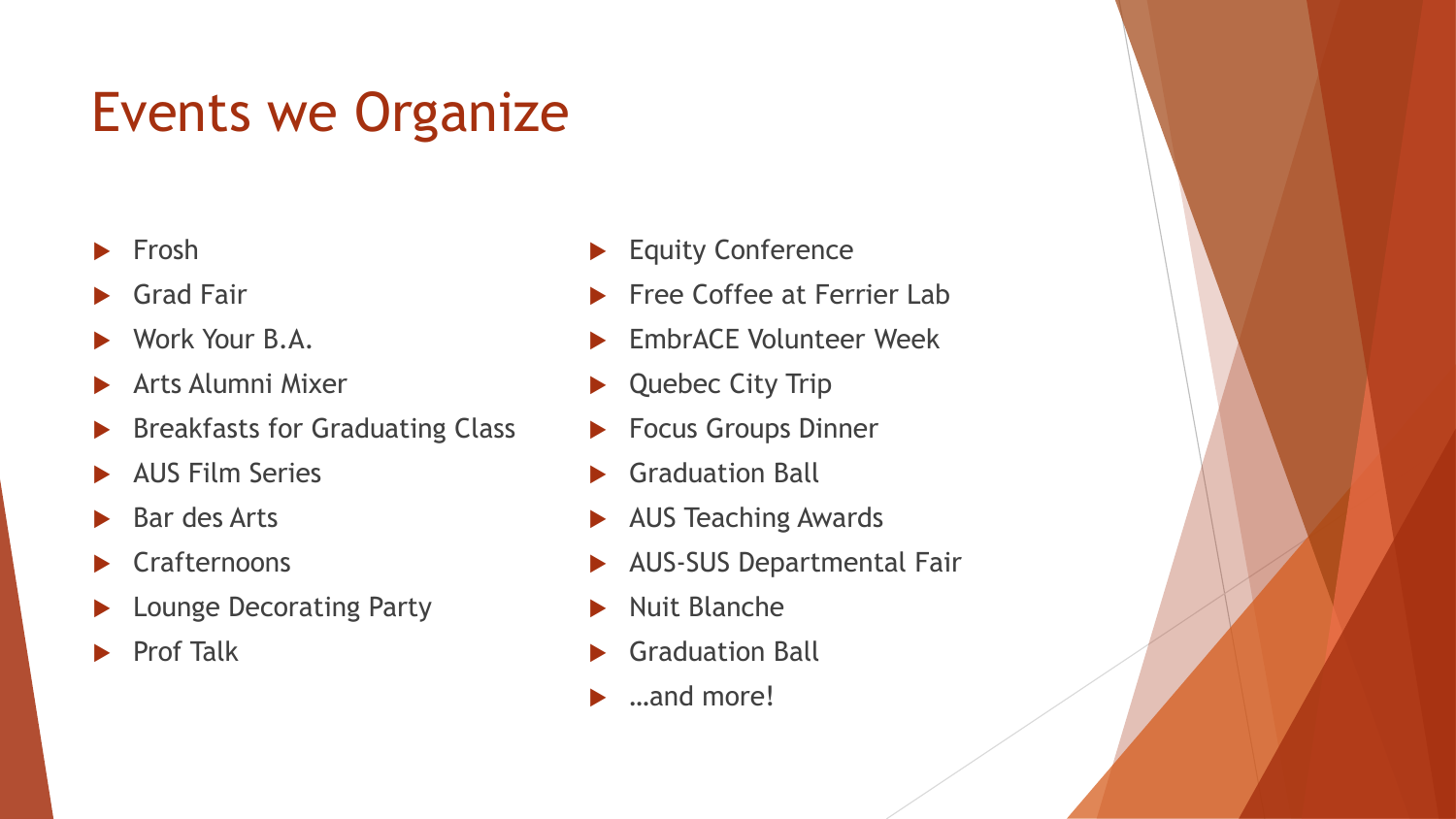## Representation to McGill

- AUS Council
- AUS Committees
- Representation at SSMU
- Faculty of Arts Committees
- Student Services
- McGill University Administration
- Departmental Associations
- $\blacktriangleright$  FEARC
- Academic grievance support
- "University navigation" assistance
- McLennan-Redpath Humanities and Social Sciences Library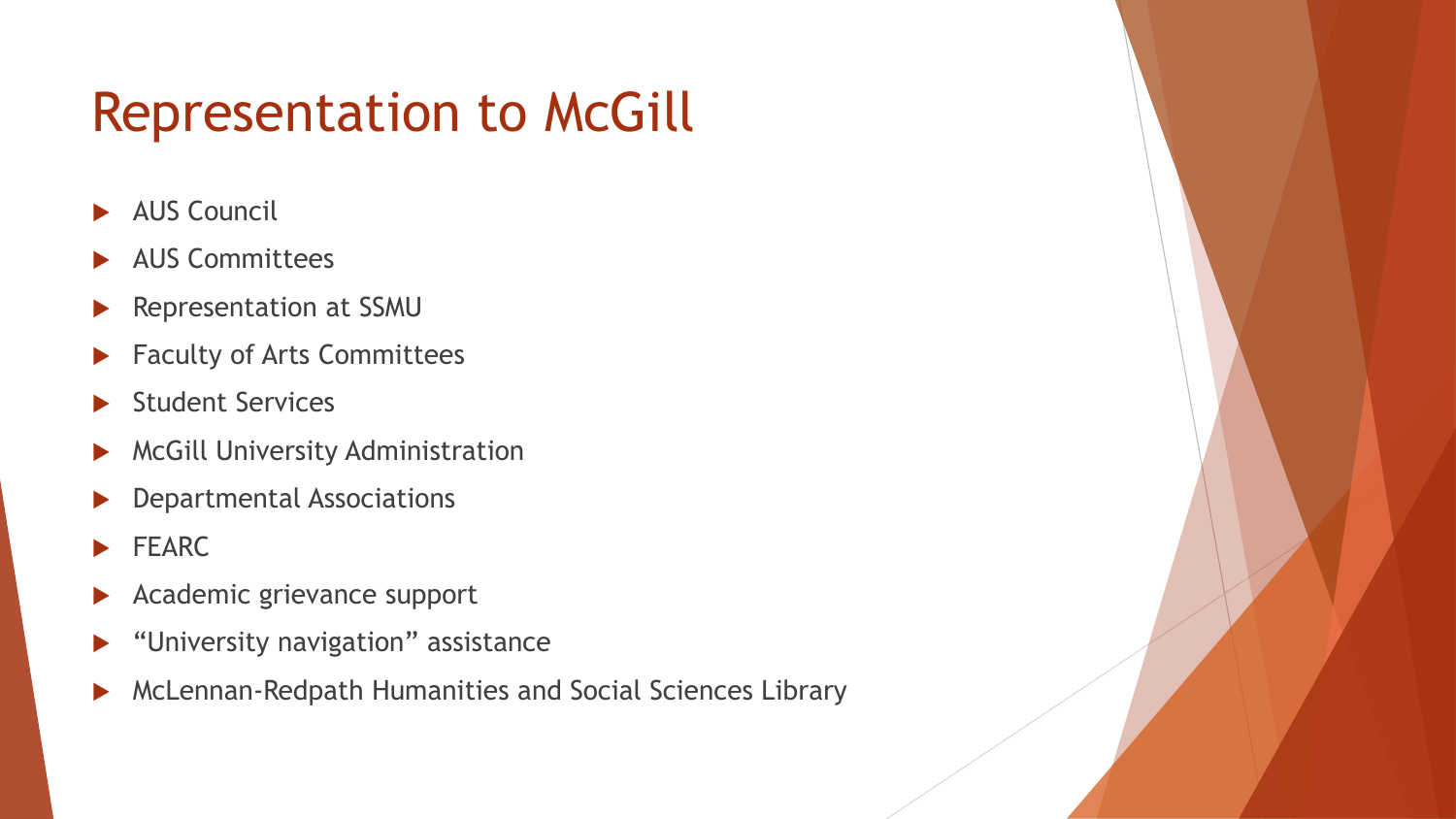#### AUS Committees

- **Academic Affairs Committee (Chair: VP Academic)**
- **Financial Management Committee (FMC) (Chair: VP Finance)**
- **Constitutional and By-Law Review Committee (CBRC) (Chair: President)**
- **First-Year Events, Academic, and Representative Council (FEARC) (VP Internal portfolio; Chair: FEARC Co-Presidents)**
- **Arts Undergraduate Improvement Fund Committee (AUIFC) (Chair: VP Finance)**
- **Event Planning and Implementation Committee (EPIC) (Chair: VP Social)**
- **Arts Undergraduate Society Environment Committee (AUSec) (VP Internal portfolio)**
- **Marketing Committee (Chair: VP Communications)**
- **Sponsorship Committee (Chair: VP External)**
- **Equity Committee (VP Internal portfolio)**
- **Arts Community Engagement (ACE) Committee (VP External portfolio)**
- **Fine Arts Council (FAC) (VP Communications portfolio)**
- **Arts Computer Lab Fund Committee (Chair: President)**
- **Library Partnership Committee (Chair: VP Academic)**
- **Arts Student Employment Fund Committee (Chair: VP Academic)**
- **Francophone Commission (VP Communications portfolio)**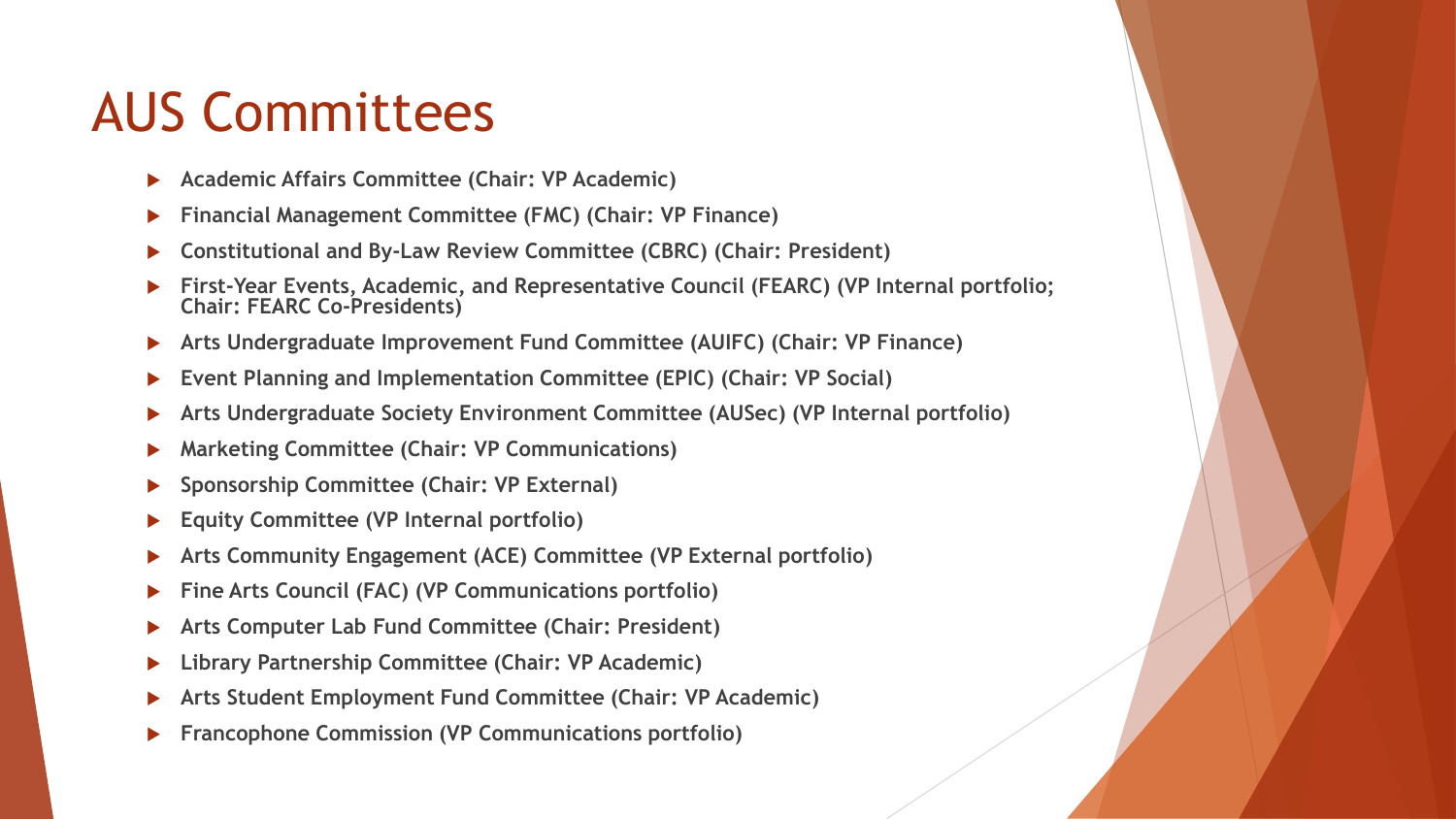#### How is AUS Funded? AUS Fees Info

- **AUS Base Fee**: This is our general membership fee. It funds AUS' operations, events, departmental associations, and FMC funds. Non-opt-out-able; per semester: \$13.50 for full-time BA students, \$6.75 for part time BA and full time BA&Sc students.
- **Arts Undergraduate Theatre Society**: This funds the operations of the Arts Undergraduate Theater Society. Non-opt-out-able; per semester: \$1.00 for full time BA; \$0.50 for part-time BA and full time BA⪼ \$0.25 for part-time BA&Sc.
- **Arts Student Employment Fund**: This promotes research and employment opportunities for Arts students who contribute to the fee. Part of the fee is distributed by Work-Study, and part of it is distributed by the Faculty of Arts. Some of this is reserved for new professors to hire research assistants. A portion of the fee is available for groups on campus who want funding for a paid position (e.g. if SEDE wants to hire a Community Engagement Day coordinator). Opt-out-able. Per semester: \$6.50 for full time BA; \$3.25 for part-time BA and full time BA&Sc. If you opt out, you are not eligible for employment opportunities funded by this fee.
- **Arts Computer Lab Fund**: This fee goes towards computer lab resources for AUS members who contribute to this fee. It can fund improvements both to the Ferrier lab and to the lab in the Arts Lounge. Opt-out-able. Per semester: \$9.80 for full time BA; \$4.90 for part-time BA and full time BA⪼ \$2.45 for part-time BA&Sc. If you opt out, you do not have access to the Ferrier lab.
- **Arts Undergraduate Improvement Fund**: This fee funds capital improvements to student space used by AUS members. A committee meets once each year to review applications to this fund. Opt-outable. Per semester: \$16.00 for full time BA; \$8.00 for part-time BA and full time BA⪼ \$4.00 for part-time BA&Sc. If you opt out, you lose access to the Arts Lounge.
- **Arts Internship Office Fee** (new this year): Passed in a Winter 2015 referendum with 86.5%, this is a five-year non-opt-outable fee levied to provide 'bridge funding' to the Faculty of Arts Internship Office to support its operations until a \$5 million philanthropic endowment is created to permanently support the AIO. Per semester: \$14.00 for BA; \$7.00 for part-time BA&Sc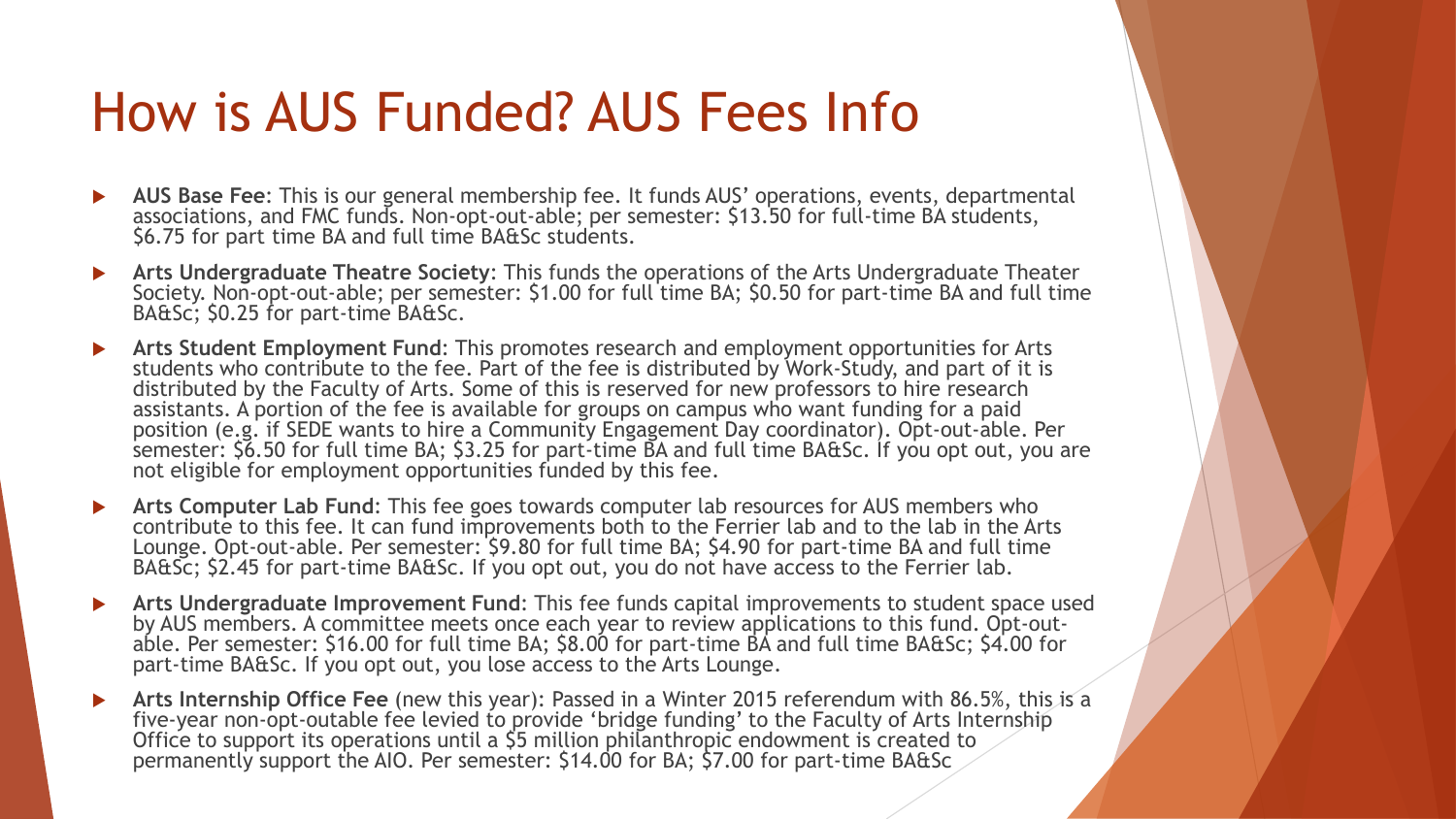## Brief AUS Financial History

- The AUS must provide McGill with audited financial statements every year. A **Notice to Reader** is the most basic financial document an organization can provide to the government. An **audit** is the highest form. AUS presented neither of these from 2008 to 2012.
- The AUS never filed taxes from 2008-2012. As a result, the provincial and national governments seized a total of **\$120,000** from the AUS bank account in early 2012.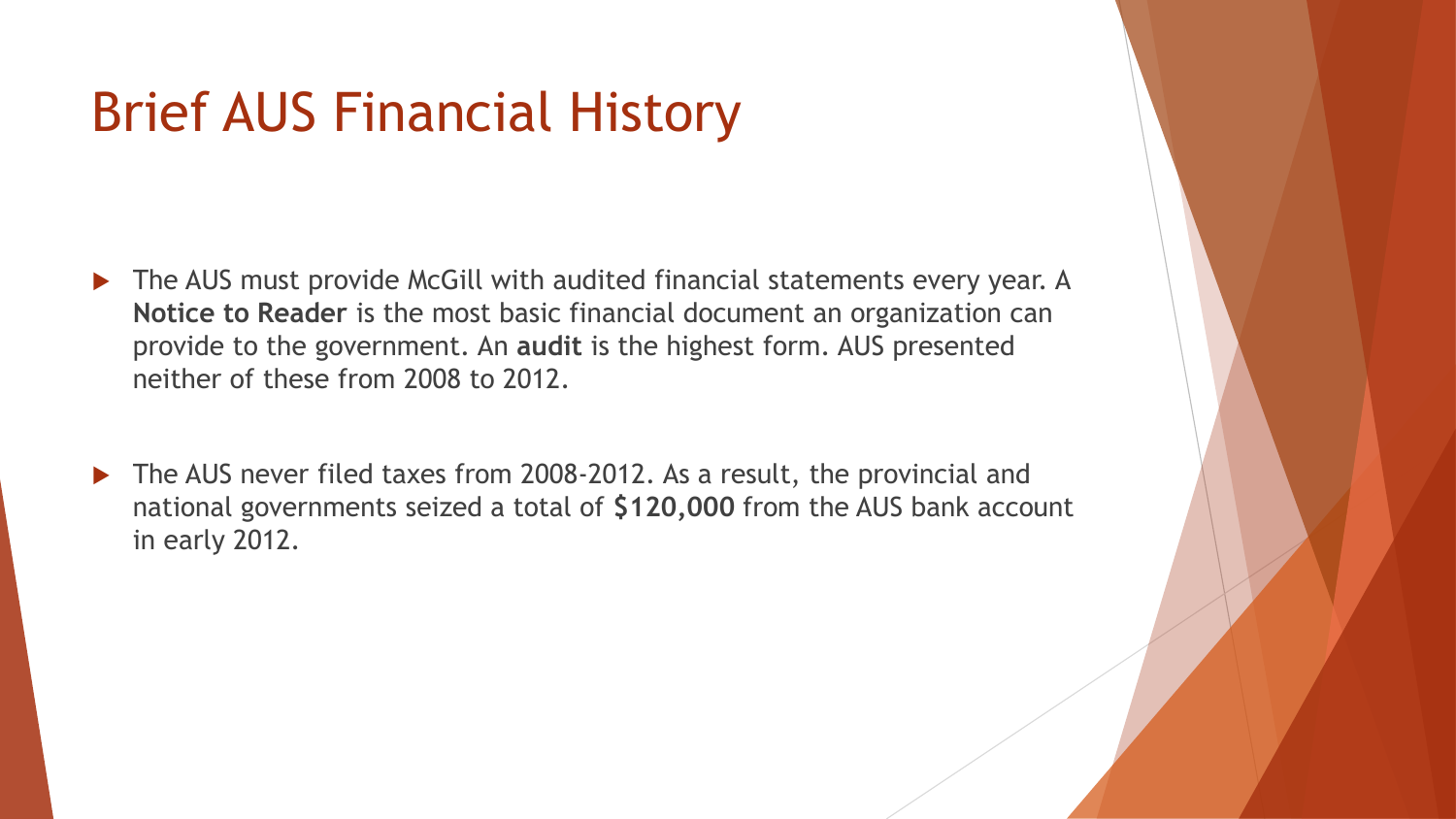## Years in Review 2012-2013 and 2013- 2014

- ▶ McGill withheld AUS student fees for 2012-2013. This meant AUS could not pay its **\$40,000** of debt unless it underwent significant financial restructuring.
- All taxes were back-filed and Notice to Readers for 2008 to 2012 were submitted in 2012-2013. McGill released student fees, finally resolving the debt issue.
- Most departmental association bank accounts were internalized to improve financial reporting measures.
- $\blacktriangleright$  In late 2013, the audit for 2012-2013 was completed and audited financial statements were produced for the first time in 5-6 years, *marking a turning point in AUS finances*.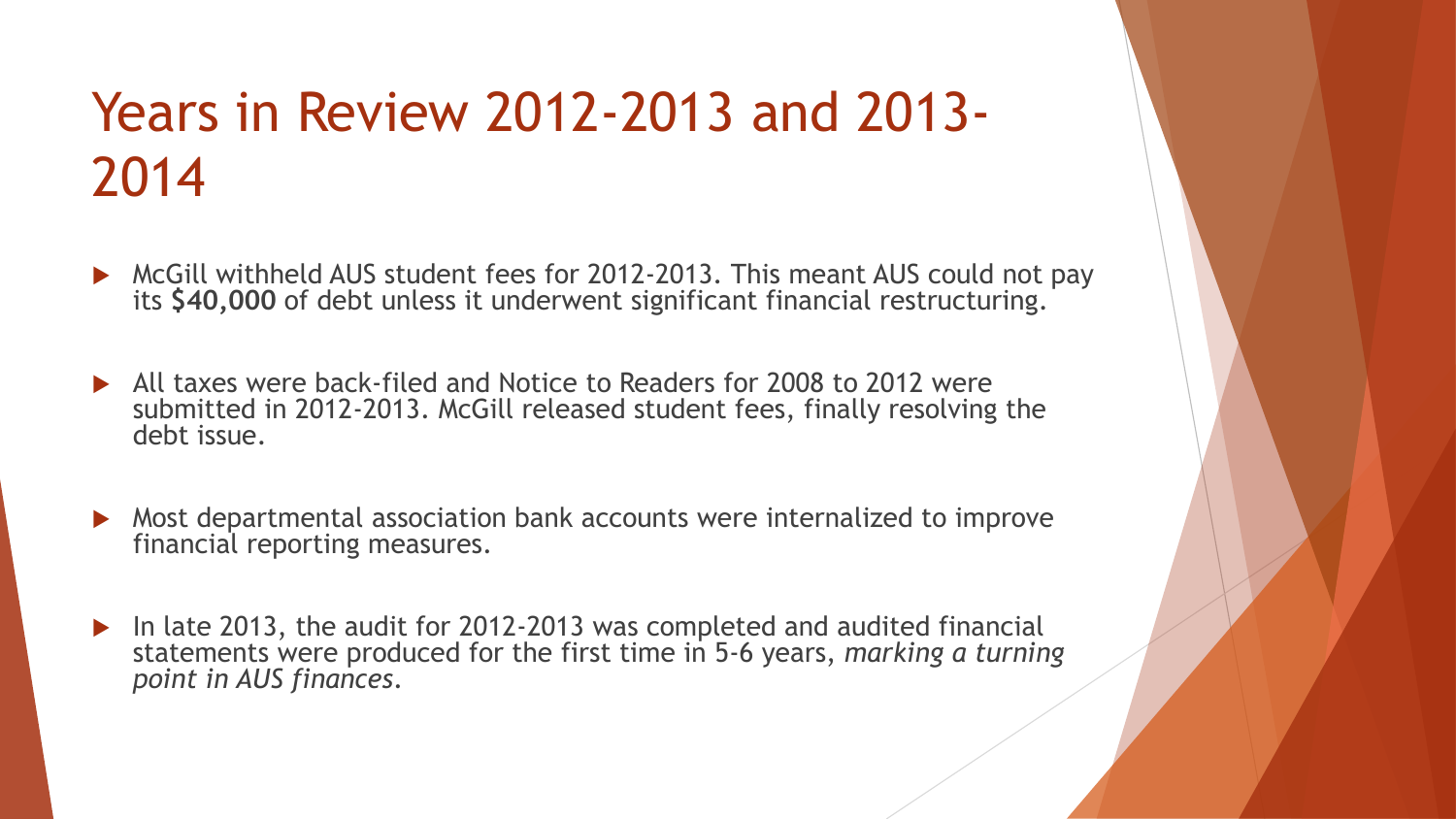## Surpluses – Getting to \$265,000

- In early 2013, the government released all **\$120,000,** which AUS then put in a Guaranteed Investment Certificate (GIC) account.
- Since McGill withheld student fees that year, AUS scaled back operations in 2012- 2013. Consequently, AUS ran a surplus of **\$50,000**. This was put into another GIC.
- In 2013-2014, not only did Frosh 2014 run a **\$20,000** surplus but expenses (and hence spending) were also lower than usual. This meant AUS ran an **\$100,000**  surplus.
- AUS ended 2013-2014 with GIC savings of **\$265,000**, and a primary account balance of **\$60,000.** This left AUS in a strong financial position.
- Since AUS is a Non-Profit organization, running high surpluses is not ideal.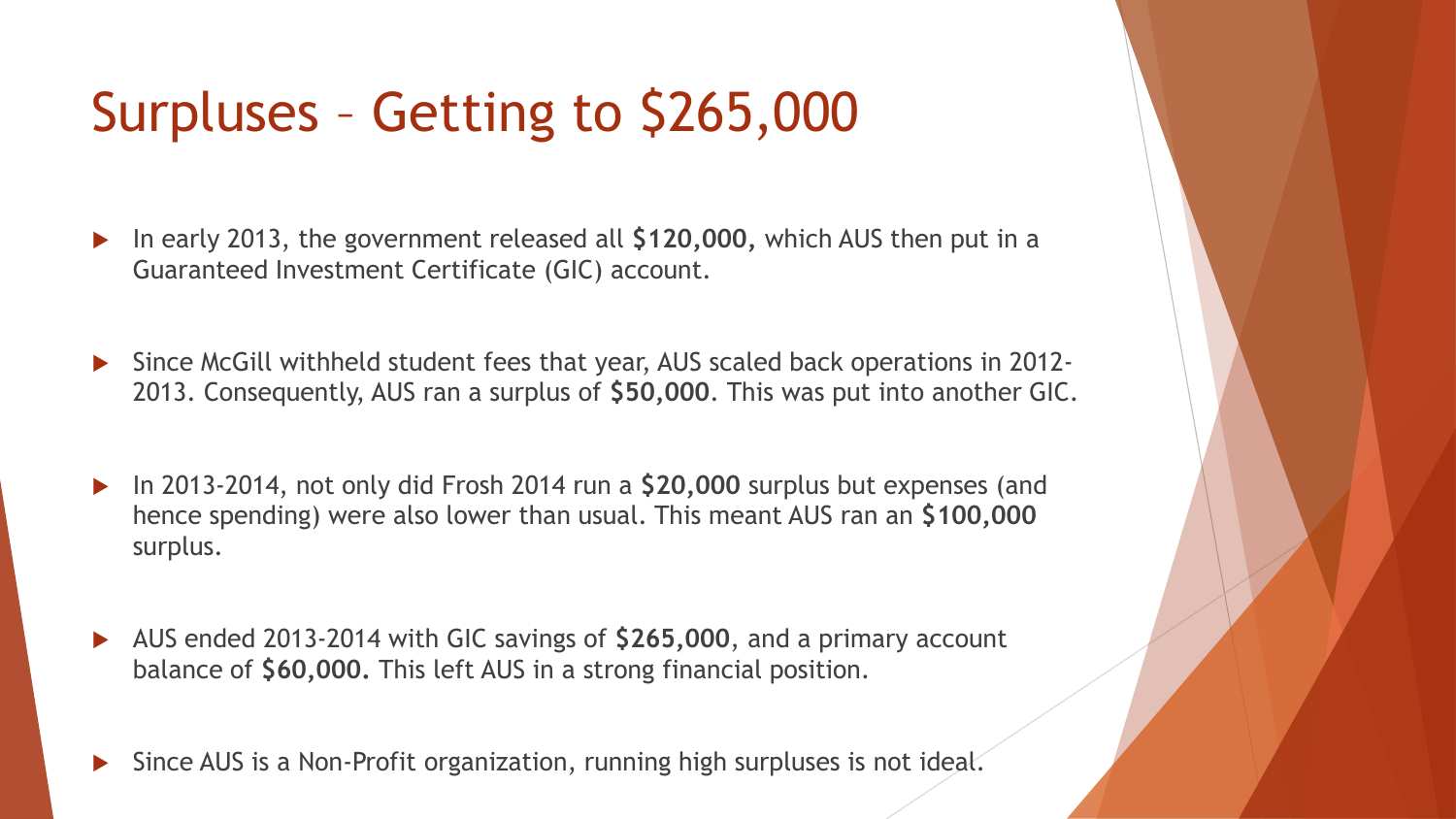### Year in Review 2014-2015

- ▶ In Fall 2014, AUS produced its second consecutive audited financial statements for (2013-2014), *consolidating its financial reporting measures*.
- Unfortunately, turnovers in the finance portfolio and poor accounting significantly delayed the audit for 2014-2015.
- After much time spent in the office in the summer, I am ecstatic to report that the audit for 2014-2015 will finally be going through this week. We should have our third consecutive audited financial statements soon!
- Finally, AUS ran an approximate loss of **\$50,000-60,000** this year. GIC savings are down to **\$190,000.**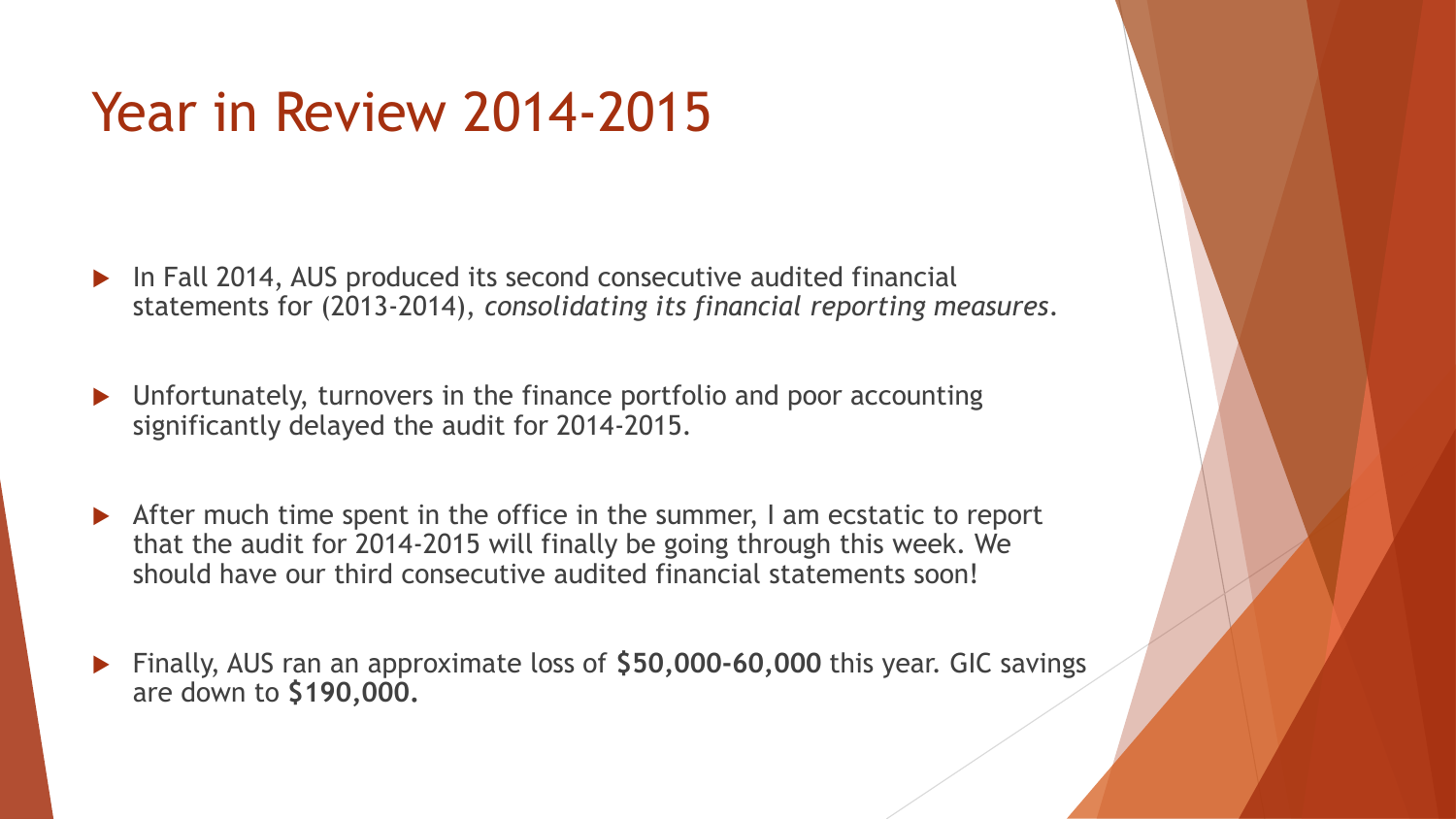#### Year in Review 2014-2015 - Deficits

| Event                 | 2014-2015         | 2013-2014         |
|-----------------------|-------------------|-------------------|
|                       |                   |                   |
|                       | Net Profit (Loss) | Net Profit (Loss) |
| Frosh                 | 30,250            | 13,000            |
| <b>Grad Ball</b>      | 15,300            | 9,300             |
| <b>Bar Des Arts</b>   | 7,500<br>-        | 7,200<br>-        |
| Hip Hop Week          | 528               |                   |
| <b>SNAX</b>           | 3,500             | 20,000            |
| Non Frosh Sponsorship | 23,790            | 38,500            |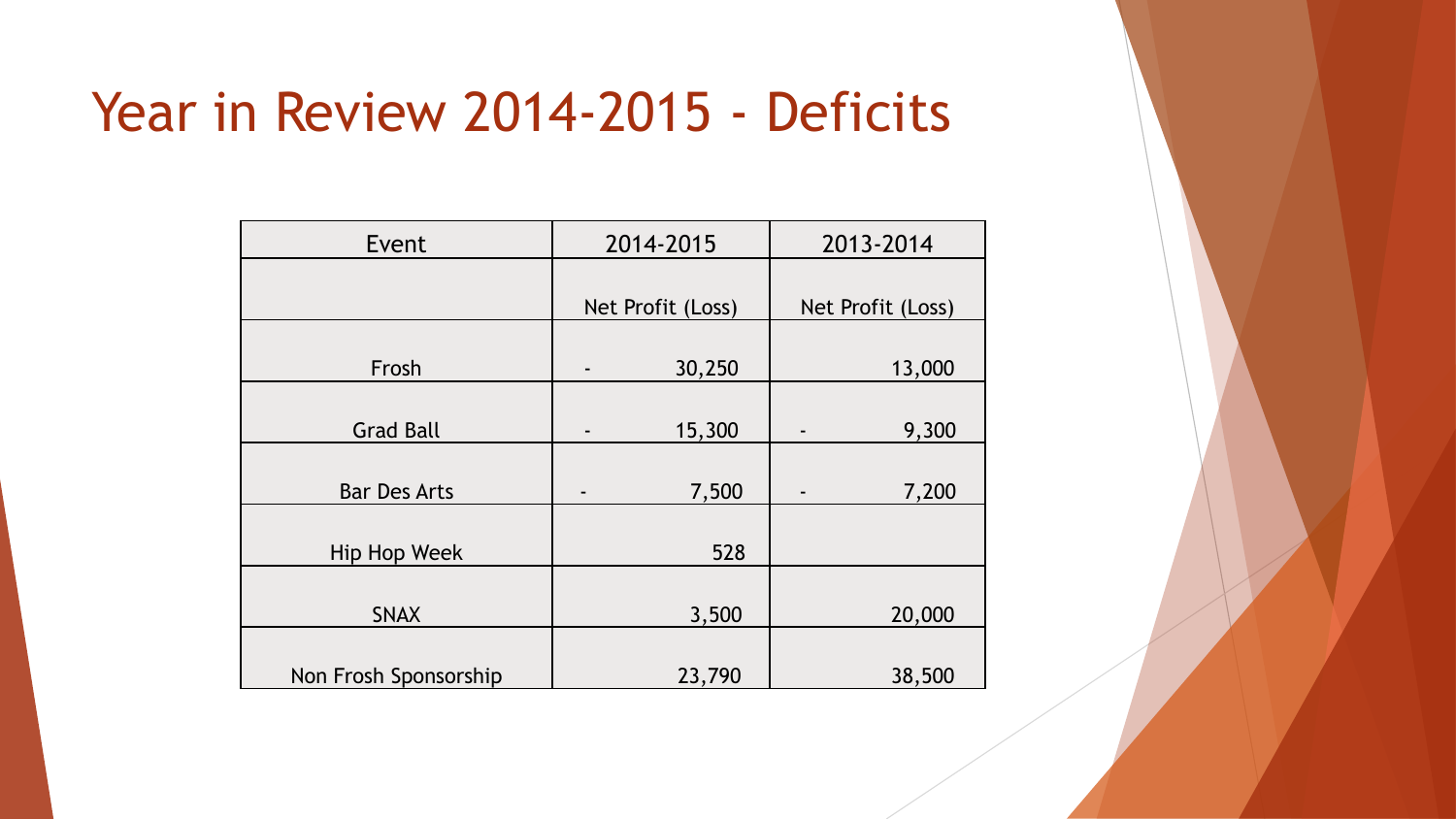#### Frosh 2014

- No budget presented for Frosh 2014 and all spending was at the discretion of the Vice President Social.
- ▶ Vice President Finance was not present in Montreal for the majority of summer 2014 to assist with Frosh finances.
- ▶ 1377 out of 1400 tickets were sold in Frosh 2014 so revenues were not a problem.
- AUS spent \$15,000 on Clock Tower Beach, which ran at the same time as Boat Cruise. Got rid of this for Frosh 2015.
- Excess spending on Frosh coordinators and free beer tickets given away.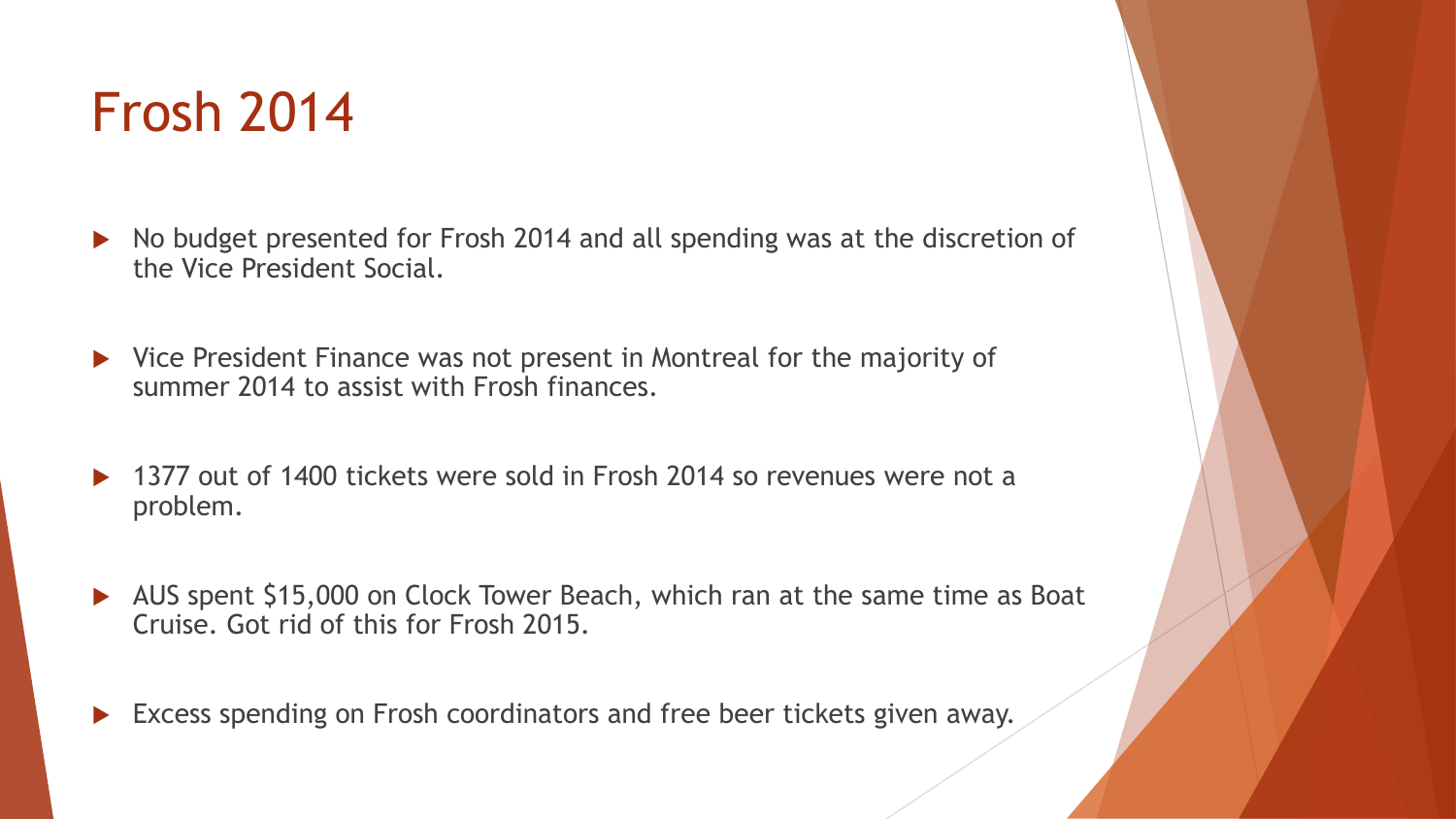#### Frosh 2015

- ▶ Ticket prices were raised to \$145 to accommodate an extra day of Frosh
- Saved \$15,000 by not booking ClockTower Beach.
- Made \$4,500 in beer tickets sales in Frosh 2015 compared to \$2,000 in Frosh 2014.
- Micromanaged Frosh finances and updated budget every week to keep track of all Frosh finances efficiently.
- While Frosh finances are yet to tied up completely, anticipating close to breakeven
- Effective communication between VP Finance and VP Social on budgeting.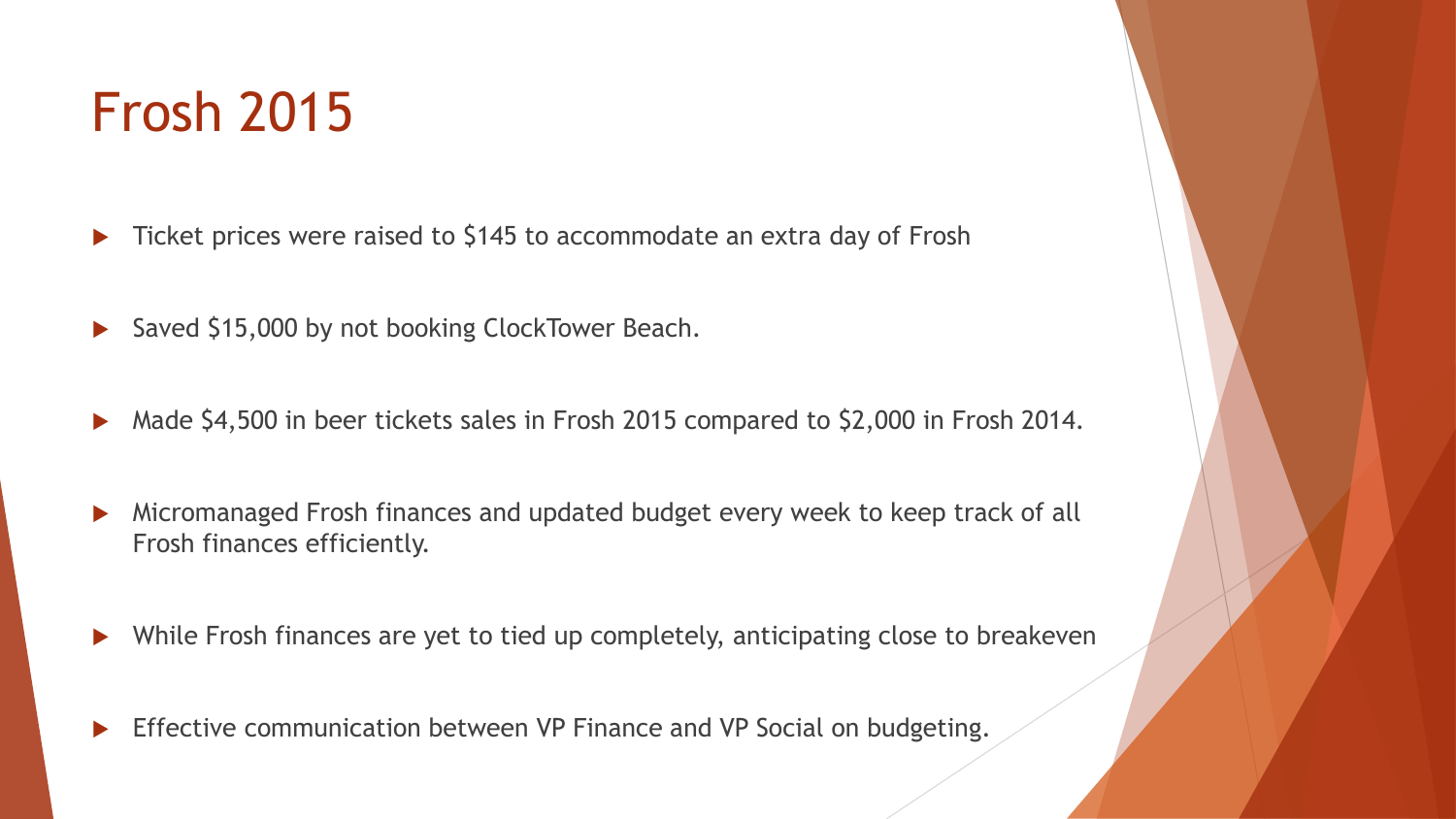#### Interlude: 2014-2015 in review generally

- 2014-2015 was a complex, challenging, tumultuous year for the AUS
- The AUS experiences many successes:
	- Many successful and creative collaborations with the admin such as AIO fee approval and the AUS Space Project
	- Media coverage and active student response (MSP and Food Coalition) towards the SNAX controversy
	- AUS kept going even after 5 resignations and the sad loss of an Exec
	- $\triangleright$  Revamped and more complex HR policies in effect
- Troubles:
	- ▶ High turnover in portfolios (5 resignations) and no acting VP Finance and Internal for months
	- SNAX ordered to stop selling sandwiches by admin
	- Frosh ran a huge deficit of \$30,000; AUS ran a deficit of \$50,000-60,000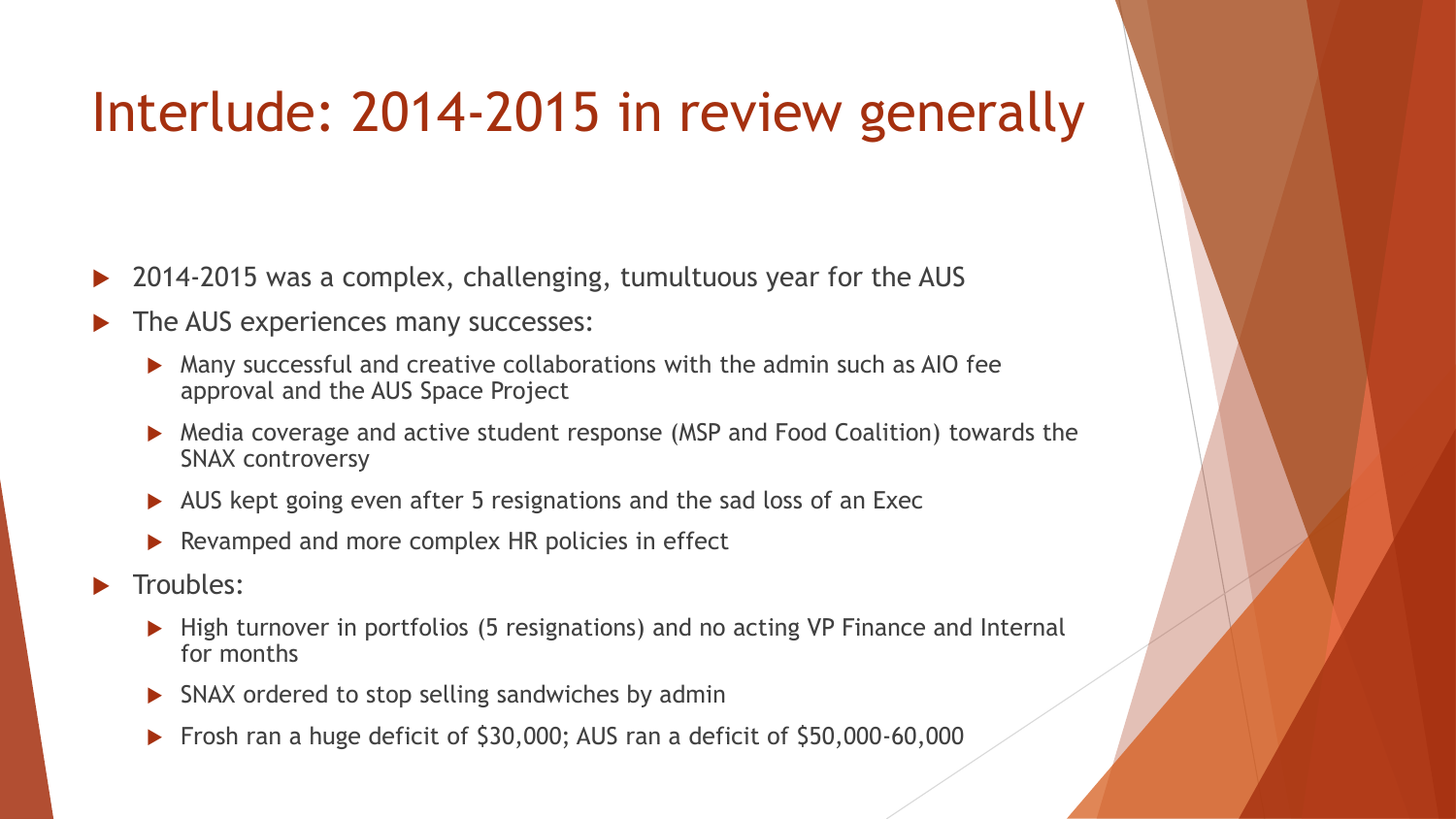#### Financial Year in Review 2014-2015

- ▶ In Fall 2014, AUS produced its second consecutive audited financial statements for (2013-2014), consolidating its financial reporting measures into an even stronger position than before.
- Unfortunately, turnovers in the VP Finance portfolio and poor accounting caused significant financial mismanagement. This had several consequences:
	- An inability to properly track AUS expenses and revenues in real time throughout the year because of incorrect entries into Quickbooks
	- AUS running an approximate loss of **\$50,000-60,000** in 2014-2015
	- GIC savings being reduced down to **\$190,000**
	- Significant delays to the audit for 2014-2015 due to our Auditors uncovering poor accounting (e.g. overuse of the miscellaneous expenses account, double entry of \$106,000 in revenues, inadequate training for the AUS bookkeeper)
- After much time spent in the office in the summer, I am ecstatic to report that the audit for 2014-2015 will finally be going through this week. We should have our third consecutive audited financial statements soon!
- NB: Expenses from last year will be confirmed in Audited Financial Statements